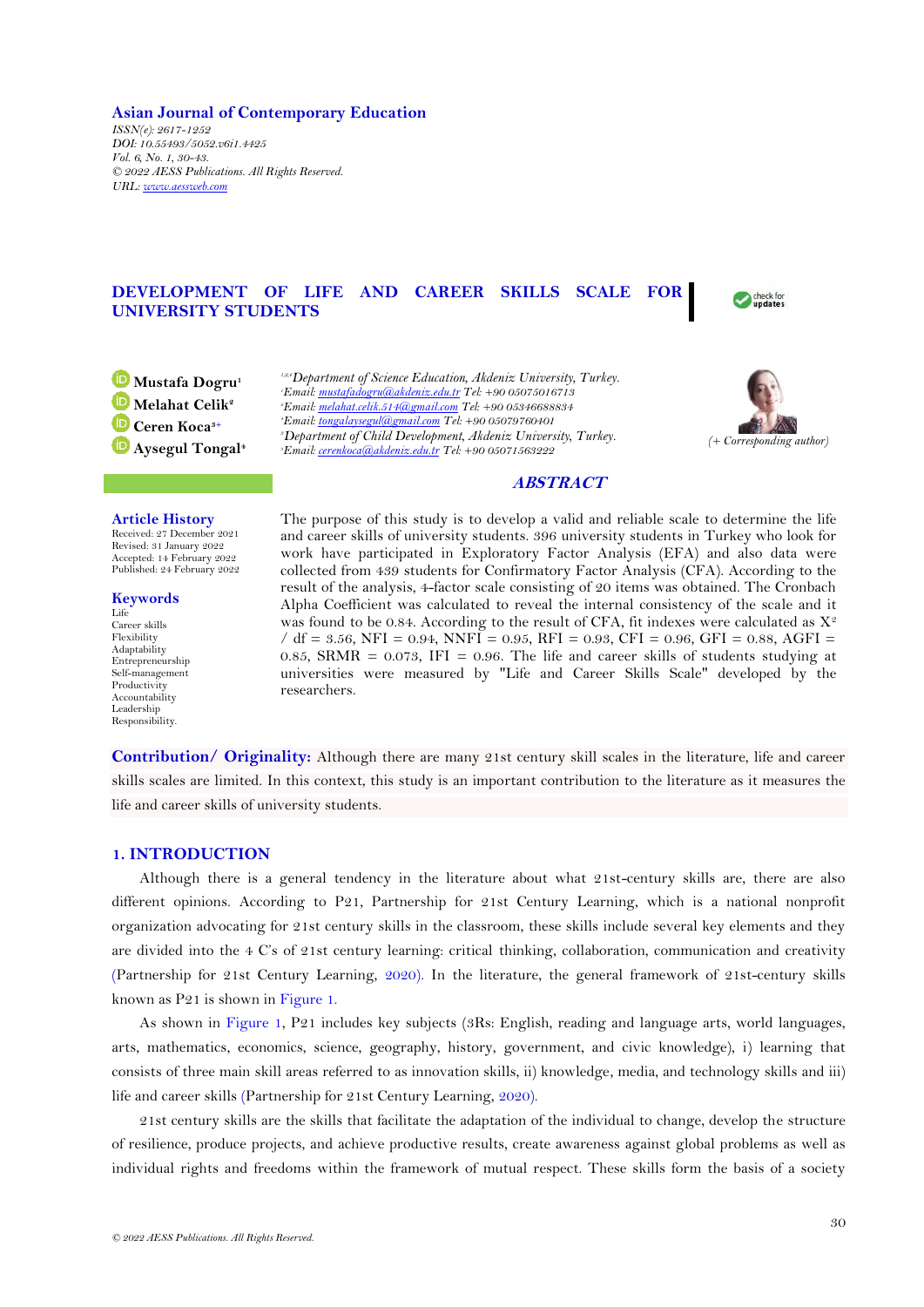consisting of individuals with a high sense of duty and responsibility. In addition to this, these skills are the embodiment of the understanding of society for the individual, which highlights the basic features of the information age [\(Partnership for 21st Century Learning,](#page-13-0) 2020).



Figure 1. P21 framework for 21st century learning [\(Partnership for 21st Century Learning,](#page-13-0) 2020).

The first of life and career skills is flexibility and adaptability. In a world where great changes are constantly experienced, being able to adapt to changing conditions by showing flexibility is one of the basic conditions of existence. Being adaptable is being able to manage many tasks and priorities by assuming multiple responsibilities. In this context, flexibility and adaptability provide the balance between the individual's beliefs and reactions in changing conditions. Especially today, in the face of the rapid development of technology, individuals need to be in a position to keep up with the change. Otherwise, manipulation of the competitive open market of the global business world will be inevitable [\(Trilling & Fadel, 2009\)](#page-13-1). In addition to these, self-management is one of the important skills to use time efficiently. In addition, self-management is the process of using talents in the most efficient way within a value judgment based on lifelong learning, as well as skills such as managing time and goals well. Today, the workload of every individual is quite high. In order to fulfill these duties and responsibilities, each individual must have self-management skills [\(IOWA, 2013\)](#page-12-0). Another skill type that forms an important part of this category is social skills. It has become a necessity for individuals of all age groups to work in harmony and in a productive way with their community [\(Partnership for 21st Century Learning,](#page-13-0) 2020). Optimizing this coexistence is related to the social skills of the individual. Social skills are a set of behaviors that emerge from the interactions of individuals with each other. These behaviors include unobservable cognitive and affective elements that respond appropriately by analyzing and evaluating social information. In addition, social skills are the skills that enable the individual, who is a social being, to adapt to the society he lives in. These skills make the individual important to society because of the power that comes from interaction. Social skills form the basis for individuals to emphasize their values in society [\(Partnership for 21st Century Learning,](#page-13-0) 2020; [Trilling & Fadel, 2009\)](#page-13-1).

Productivity and accountability, the other important skills in this category, are intertwined and complementary skills. Productivity is the ability to create products with work that foresees ethics and cooperation within the concept of effective time management by determining needs in line with the objectives. Accountability is assuming a role in the product creation process and being responsible for the effectiveness of the product. Productivity and accountability skills, which are closely related to creating projects with the expected level of efficiency for individuals of the information age, and getting results from the projects created, are among the essential skills of the 21st century that should be employed in the business world and should be acquired during education [\(Kivunja,](#page-12-1)  [2015\)](#page-12-1). On the other hand, leadership is the ability to direct individuals towards certain goals and to mobilize them to achieve these goals. Thanks to the right leadership skills, the individual has the characteristics such as being able to keep up with the change in every field such as education and the competitive business world and eliminating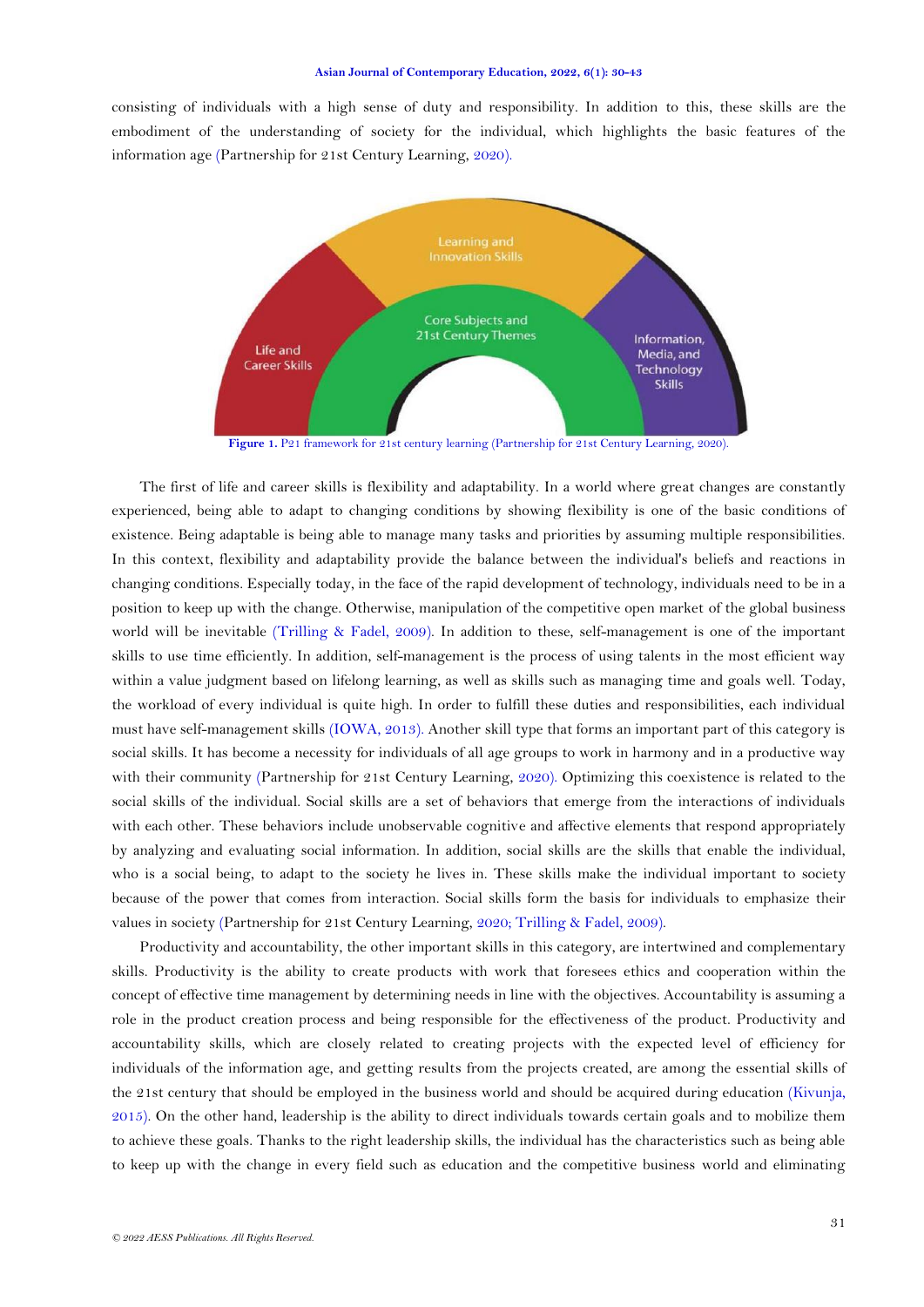negative situations such as stress and loss of motivation caused by change. A good leader is the person who makes sure his group is successful by creating opportunities by using all available options effectively. Leaders putting their thoughts into action have the competence to resolve disagreements through consensus and turn obstacles into innovations [\(Partnership for 21st Century Learning,](#page-13-0) 2020). When the relevant literature is examined, it is seen that scale development / adaptation studies are carried out to determine the 21st century skills of students studying at many educational levels; primary school students [\(Boyaci & Atalay, 2016\)](#page-12-2), secondary school students [\(Ball, Joyce, &](#page-12-3)  [Anderson-Butcher, 2016;](#page-12-3) [Kang, Kim, Kim, & Ve You,](#page-12-4) 2012; [Karaka](#page-12-5)ş, 2015; [Ongardwanich, Kanjanawasee, &](#page-12-6)  [Tuipae, 2015\)](#page-12-6), secondary school and high school students [\(Kang, Heo, Jo, Shin, & Seo, 2010\)](#page-12-7), high school students [\(Arsad, Osman, & Soh, 2011;](#page-11-0) [Osman, Soh, & Arsad, 2010\)](#page-12-8), high school and university students [\(Cevik & Senturk,](#page-12-9)  [2019\)](#page-12-9), university students (Yı[lmaz & Alk](#page-13-2)ıs, 2019), teacher candidates [\(Anagun, Atalay, K](#page-11-1)ılıc, & Yasar, 2016; Tondeur [et al., 2017\)](#page-13-3). Apart from these studies, [Jia, Oh, Sibuma, LaBanca, and Lorentson \(2016\)](#page-12-10) conducted a scale development study to measure pre-service teachers 'and teachers' self-efficacy perceptions about teaching 21st century skills. In the light of all this information, it is seen that there are many scale development studies for 21st century skills, but there are not enough studies to measure life and career skills. As a result, this study aims to investigate the psychometric properties of the scale for university students, to create a measurement model for life and career skills, and to develop a life and career skills scale. In addition, information from this measure helps students explore their strengths and disadvantages in the context of life and career skills.

## **2. METHOD**

The data of this study were collected by using the scanning model. The scanning model aims to collect data to determine certain characteristics of a group (Büyüköztürk, Kılı[c-Cakmak, Akgün, Karadeniz, & Demirel, 2019\)](#page-12-11). The convenience sampling technique was used during the selection of the sample in the study. Convenience sampling is the method of selecting the sample from accessible, easily applicable units due to the limitations in terms of time, money and labor [\(Büyüköztürk et al., 2019\)](#page-12-11).

#### *2.1. Study Group*

In the study, life and career skills scale development phase of the study group was conducted during the fall semester of the 2020-2021 academic year, when students constitute ongoing study in universities in Turkey. Data were collected from 396 students to determine the factor structure of the scale and from 439 students to verify this structure. In determining the factor structure of the scale, the steps of developing a scale were applied to the first study group. As a matter of fact, it is known that the sample size of 200 people will generally be sufficient as an absolute criterion to extract reliable factors, and this figure can be reduced to 100 in cases where the factor structure is clear and small, but it will be more appropriate to work with a large sample [\(Kline, 1994\)](#page-12-12). In this case, it can be said that the sample is suitable enough for this study.

# *2.2. Steps Followed in the Scale Development Process*

## *2.2.1. Creating the Item Pool*

The development of the life and career skills scale was started by creating an item pool. First of all, measurement tools related to life and career skills have been examined in the literature. Then, 63 items were written. 11 of these items were listed as negative items. While writing the factors, care was taken to include equal number of items in each factor.

## *2.2.2. Taking Expert Opinion*

The "Life and Career Skills Scale Draft Form" was examined by four experts in the field of professional development, two of them in the field of assessment and evaluation, and the other two ones in the field of Turkish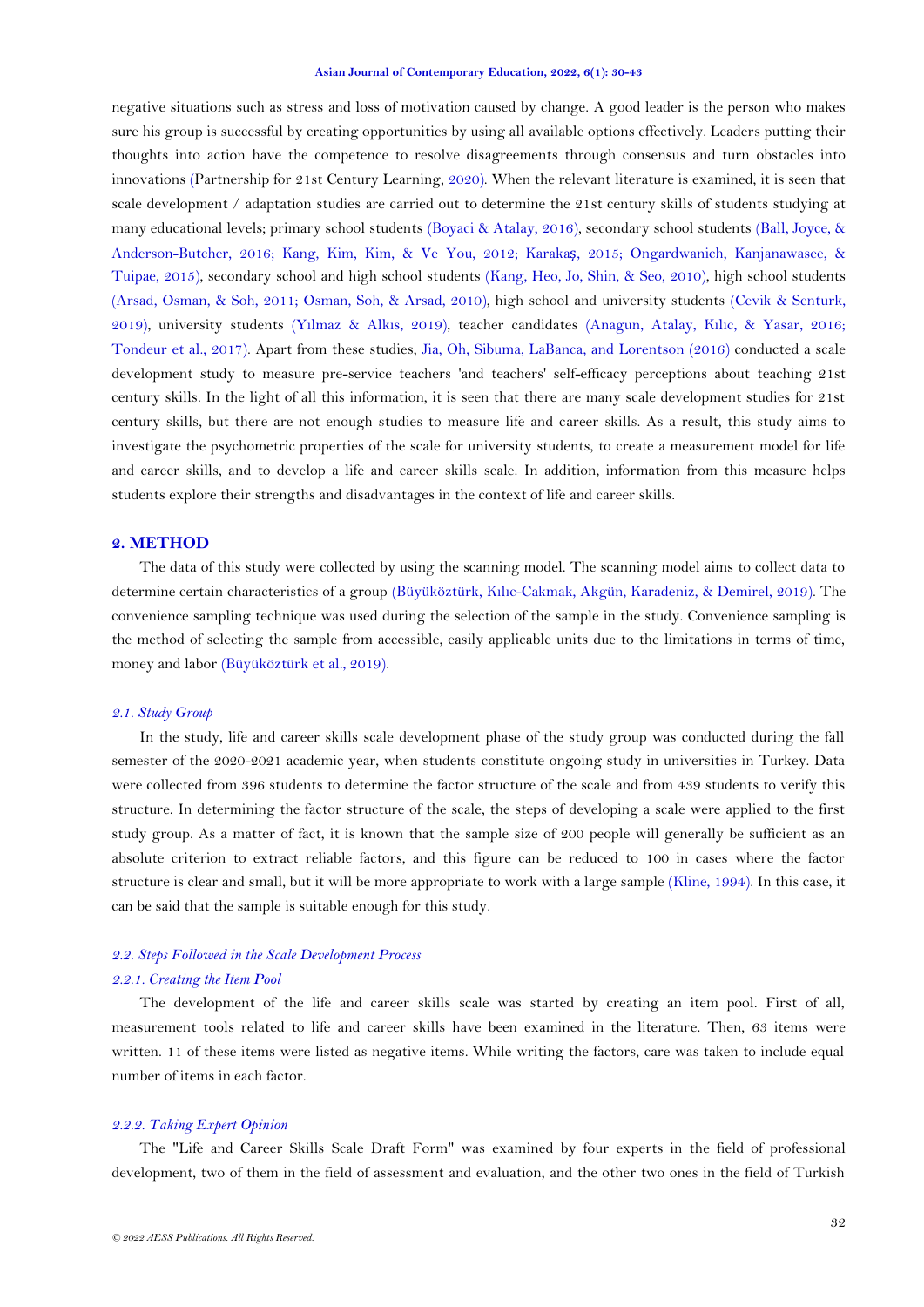Education. Experts were asked to score the accuracy of each item in terms of suitability to the level of university students, its relevance to life and career skills, language and expression, considering the items specified in the form. Scoring was made as Not Suitable (1), Partially Suitable (2), and Suitable (3). A 63-item trial form was created after the necessary corrections were made following the opinions of the subject experts.

### *2.2.3. Pre-Trial Application*

A pre-application was conducted with 25 university students to check whether the items in the "Life and Career Skills Scale Draft Form" were understood by students. During the pre-application phase, the students were asked questions about the understandability of the items. In line with the feedback provided by the students at this stage, linguistic corrections were made on the items determined and the scale was made ready for the actual application.

#### *2.3. Data Analysis*

After the necessary corrections and pre-elimination, the scale consisting of 63 items was prepared in 5-point Likert type. The score distribution of the positive sentences is "Strongly Agree  $= 5$  points", "Agree 4 points", "Partially Agree = 3 points", "Disagree = 2 points" and "Strongly Disagree = 1 point".

There are different opinions in the literature regarding whether the data are suitable for factor analysis. Some researchers suggest that the sample size should not fall below 100, while others mention that this number should exceed five times the number of items [\(Ho, 2006\)](#page-12-13). Within the scope of the research, the sample size, which was deemed important for factor analysis, was examined and the study group was deemed sufficient.

In the study, item analysis method based on item scale total correlation was used to determine the items to be included in the scale. This is one of the recommended methods in the scale development process [\(Tavsancil, 2006\)](#page-13-4). Kaiser-Meyer-Olkin (KMO) and Bartlett sphericity tests were conducted for the suitability of the research data to factor analysis.

The fact that KMO has a value greater than 0.60 and close to 1 and the Barlett test is significant indicates that the data are suitable for factor analysis [\(Buyukozturk, 2018;](#page-12-14) [Tabachnick & Fidell, 2001\)](#page-13-5). Exploratory factor analysis (EFA) and confirmatory factor analysis (CFA) were performed to determine the construct validity of the scale. The Cronbach's Alpha  $(\alpha)$  coefficient was used to determine the reliability level of the scale and, finally, simple correlation analysis was used for the relationship between the dimensions of the scale and the overall results. The data of the study were analyzed using SPSS 20 and LISREL 8.80 statistical package programs.

# **3. RESULTS**

## *3.1. Factor Analysis (Structure Validity)*

In scale development studies, the most frequently used method to reveal the construct validity of a scale is factor analysis [\(Secer, 2017\)](#page-13-6). Factor analysis is a statistical method that brings together a large number of interrelated variables and reveals fewer and meaningful new variables [\(Buyukozturk, 2018\)](#page-12-14). The factor analysis technique used to reveal the construct validity of the life and career skills scale was performed by going through the following stages.

#### *3.2. Sampling Appropriateness for Factor Analysis KMO Coefficient and Bartlett's Test of Sphericity*

Sampling appropriateness for factor analysis KMO Coefficient and Bartlett's Test of Sphericity are shown in [Table 1.](#page-4-0)

According to the findings in [Table 1,](#page-4-0) the result is perfect because the KMO coefficient is .906. Therefore, the sample size in the research is sufficient. Another test required to apply factor analysis to a data set is the sphericity test, which tests the main mass integrity, and it was developed by Bartlett. In factor analysis, a high correlation relationship is sought between variables. In this sense, the Bartlett test is used to test whether there is a significant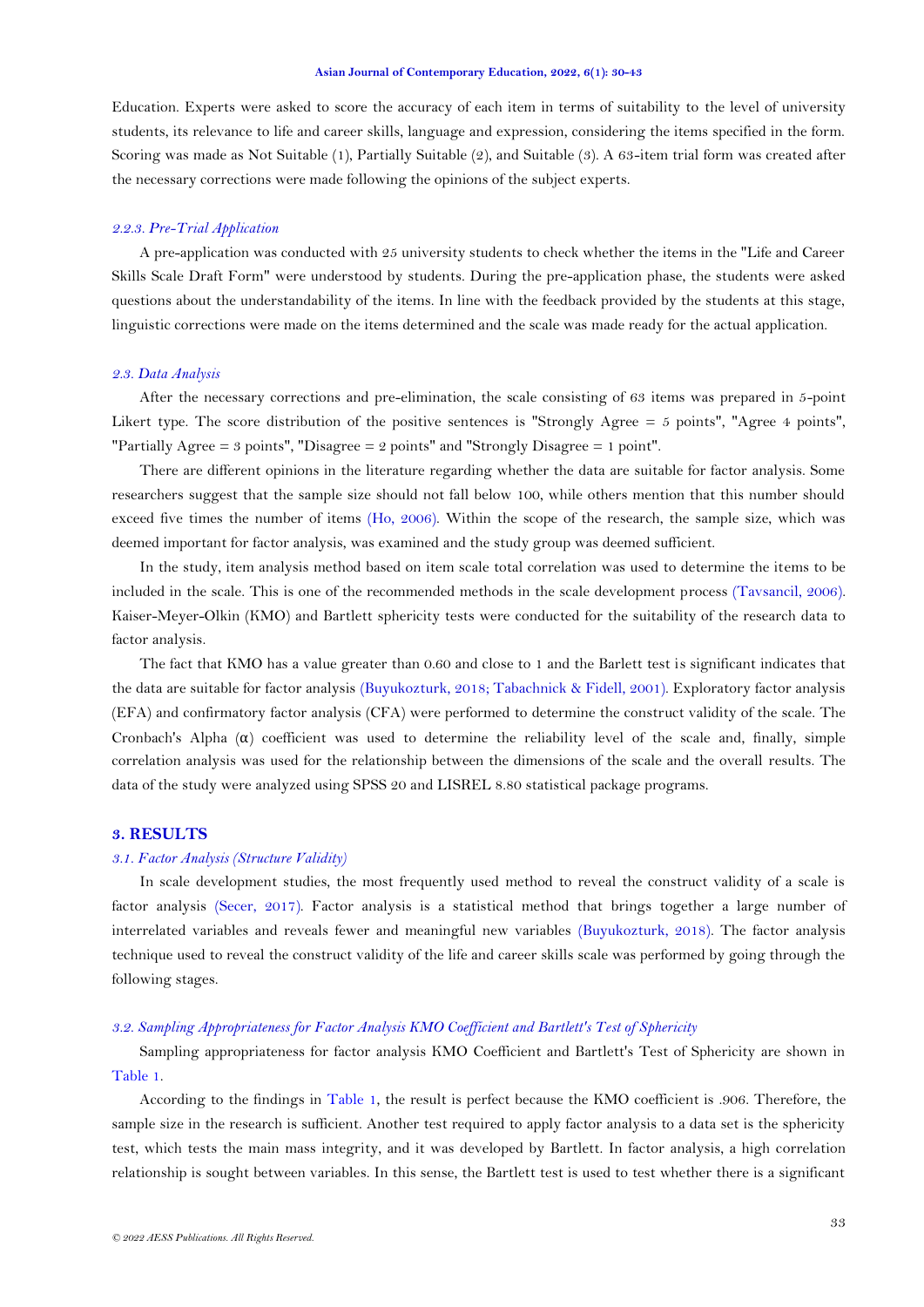<span id="page-4-0"></span>relationship between the variables in the data set [\(Tabachnick & Fidell, 2001\)](#page-13-5). According to the findings in [Table 1](#page-4-0)  $(X_2 = 3076.894$ ; df = 190; P <0.01) Bartlett Sphericity Test was a success. According to these values, it can be said that the data are suitable for factor analysis.

| Kaiser-Meyer-Olkin (KMO) Value |                              | 0.906    |
|--------------------------------|------------------------------|----------|
|                                | Chi-square $(x^2)$           | 3076.894 |
| Bartlett's test of sphericity  | Df(sd)                       | 190      |
|                                | $\mathrm{Sig}\,(\mathrm{p})$ | 0.000    |

**Table 1.** Kaiser-meyer-olkin (KMO) and bartlett sphericity test results of the scale.

### *3.3. Explanatory Factor Analysis Result*

The factor analysis study of the Life and Career Skills Scale was conducted by applying the Principle Component Analysis technique, which aims to reduce variables and reach at meaningful conceptual structures. the eigenvalue and variance analysis of the factors and the line graph (Scree plots) were examined together in order to strengthen this study and to make the right decision on the number of factors. Eigenvalue shows the total variance explained by a factor [\(Karagoz & Kösterelio](#page-12-15)ğlu, 2008). Accordingly, factors with an eigenvalue greater than 1 are considered as appropriate for the analysis (Altunışı[k, Coskun, Bayraktaro](#page-11-2)ğlu, & Yıldırım, 2005).

The Varimax Vertical Rotation Technique was used in order to gather items with high correlation in a factor [\(Buyukozturk, 2018\)](#page-12-14). According to the result of the principal components analysis performed in the factor analysis and the rotation using the Varimax Technique, 15 factors with an eigenvalue greater than 1.00 emerged. Due to the overlapping of the factor loads examined and the presence of items that do not measure the same structure, it was decided to remove inappropriate items. The criteria for removing unsuitable items are as follows:

a- After the items in the factor were rotated, the 46th, 45th and 57th items were removed from the scale as the load values were lower than .40 [\(Stevens, 1996\)](#page-13-7).

b- If it is found in more than one factor and has a high load value and is lower than .10 [\(Hinkin, 1998;](#page-12-16) [Tabachnick & Fidell, 2001\)](#page-13-5), 42, 16, 38, 48, 60, 33, 50, 32, Items 20, 13, 6, 37, 54, 7, 12, 23, 26, 35, 39, 61, 62, 11, 47, 59 and 31 were excluded from the scale.

c- Items 1, 55, 19, 21, 8, 34, 5, and 2 which constitute a factor of one or two items were also removed from the scale.

d- Items 3, 4, 24, 25, 28 and 29, whose load values are lower than .30 in the scale's total correlation of the items, were also removed from the scale.

d- Finally, item 27 which was below the unsuitable factor was removed from the scale.

After removing inappropriate items from the resulting factor structure, a 20-item Life and Career Skills Scale with 4 factors, which explain 58.384% of the total variance, was created. The eigenvalue and variance analysis results of the factor analysis are shown in Table 2.

<span id="page-4-1"></span>

|        |       | <b>Initial Eigenvalues</b> |             |       | <b>Variance Explained</b> |             |
|--------|-------|----------------------------|-------------|-------|---------------------------|-------------|
| Factor | Total | Variance%                  | Cumulative% | Total | Variance%                 | Cumulative% |
|        | 6.922 | 34.610                     | 34.610      | 3.665 | 18.325                    | 18.325      |
| 2      | 1.963 | 9.817                      | 44.427      | 2.788 | 13.940                    | 32.265      |
| 3      | 1.501 | 7.505                      | 51.933      | 2.781 | 13.903                    | 46.168      |
|        | .290  | 6.451                      | 58.384      | 2.443 | 12.216                    | 58.384      |

**Table 2.** Eigenvalues of the factors of the scale and their explained variance percentages.

In [Table 2,](#page-4-1) the eigenvalues of the factors of the life and career skills scale and the variance percentages they explain are shown. According to the result of the eigenvalue analysis, it was found that the 1st factor got a result of6.922, the 2nd factor got 1.963, the 3rd factor got 1.501 and the 4th factor got 1.290. When the eigenvalues of the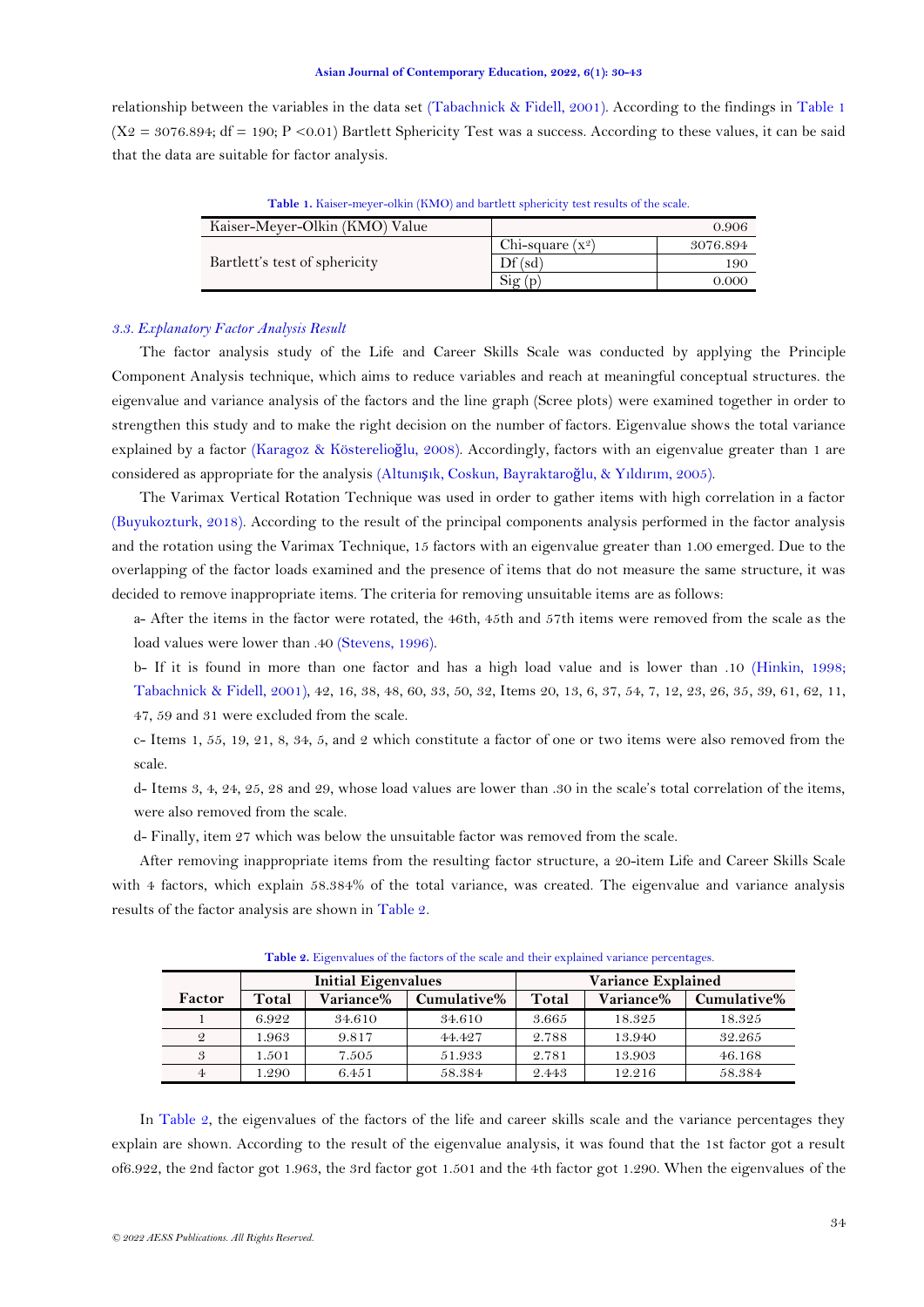factors of the scale were examined, it was seen that the eigenvalue of the scale consisted of 4 factors greater than 1. After the eigenvalue analysis of the scale, the variance explained by the factors of the scale was examined. Accordingly, it has been revealed that the 1st factor explains 18.325% of the total variance, the 2nd factor explains 13.940%, the 3rd factor explains 13.903% and the 4th factor explains 12.216% of the total variance. It was determined that the life and career skills scale consists of 4 factors and these explained 58.384% of the total variance. It is considered as sufficient if the variance explained in social sciences is between 40% and 60% [\(Tavsancil, 2005\)](#page-13-8). In this case, it can be said that the total variance is sufficient for this study.

Another criterion to be considered after the eigenvalue and variance percentages in order to determine the factor number of the scale to be developed is the line plot. In [Figure 2,](#page-5-0) a line chart (Scree Test Chart) of factor eigenvalues is given.



<span id="page-5-0"></span>In the eigenvalue graph of the scale given in [Figure 2,](#page-5-0) the interval between both points represents a factor. It demonstrates a high level of acceleration for factors and rapid declines in the eigenvalue graph [\(Cokluk, Sekercio](#page-12-17)ğlu, [& Büyüköztürk, 2016\)](#page-12-17). Based on this information, in the line graph of the scale, it was determined that there was a decrease in the slope of the line and a balanced position at the 4th point. As a result, it was observed that the eigenvalue line graph results and the results of the eigenvalue and variance analysis coincided, and the scale had a four-factor structure.

#### *3.4. Factor Items of the Scale and Item Scale-Total Correlations*

After determining the factor structure of the Life and Career Skills Scale, it was examined which items will be included under which factor. The factors obtained as a result of the exploratory factor analysis made over the remaining 20 items after the unsuitable items were removed as a result of the examination, the factor loadings of the items collected under these factors and the scale total correlations of the items are shown in [Table 3.](#page-6-0)

When the analysis results in [Table 3](#page-6-0) were examined, it was seen that the items after rotation were grouped under 4 factors. As seen in [Table 3,](#page-6-0) factor load valuesrangebetween.788 and.550 for factor 1, between 0.766 and 0.703 for factor 2, between 0.766 and 0.546 for factor 3, and finally between 0.807 and 643 for factor 4. When the factor load values are examined in terms of magnitude, it is possible to characterize the load values from "good" to "excellent" [\(Cokluk et al., 2016\)](#page-12-17).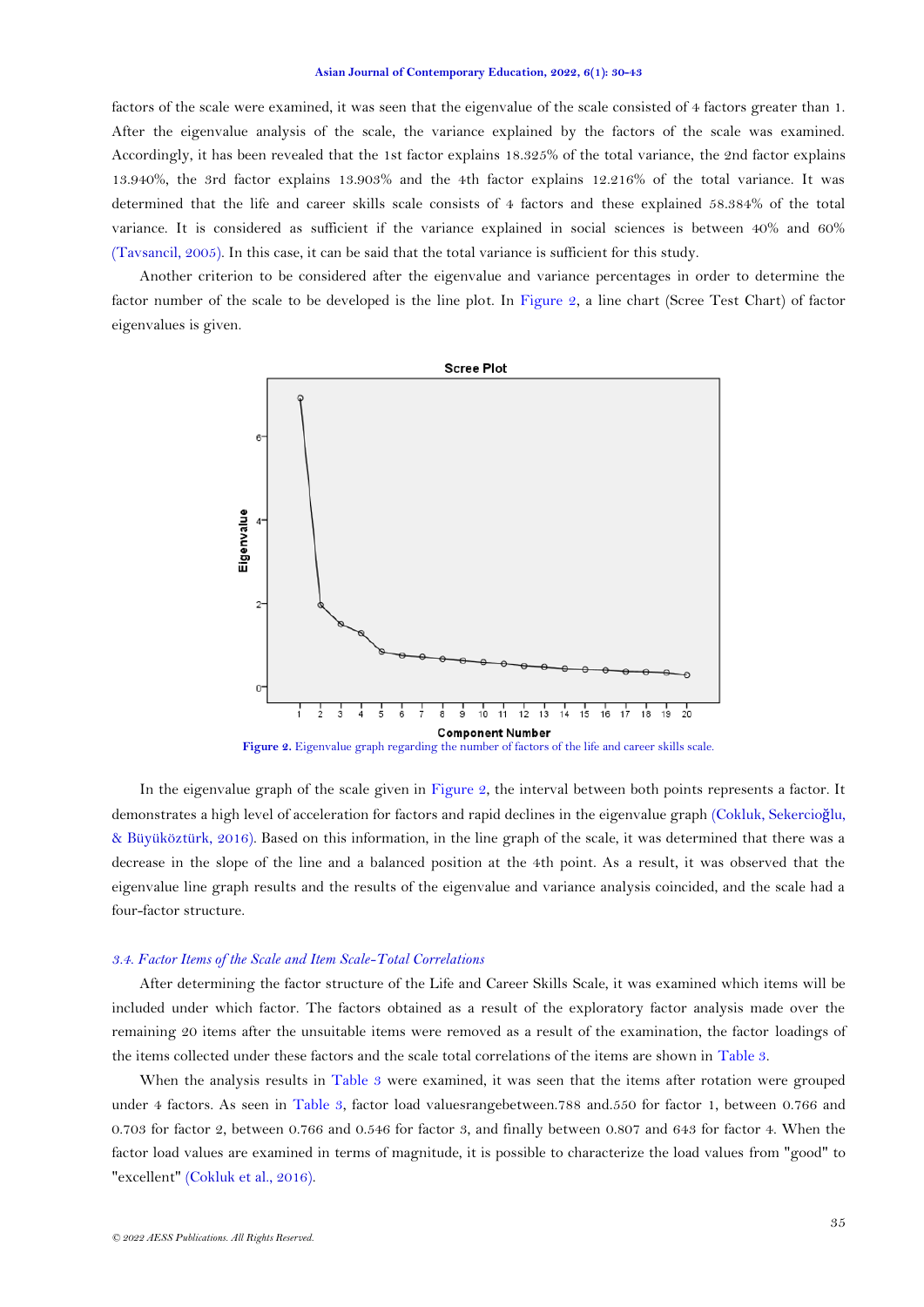| Asian Journal of Contemporary Education, 2022, 6(1): 30-43 |  |  |  |  |  |  |
|------------------------------------------------------------|--|--|--|--|--|--|
|------------------------------------------------------------|--|--|--|--|--|--|

<span id="page-6-0"></span>

| Item<br>No.   | <b>Item Statement</b>                                                                  |           | <b>Load Values After Rotation</b> | <b>Item Scale-Total</b><br>Correlation |          |           |
|---------------|----------------------------------------------------------------------------------------|-----------|-----------------------------------|----------------------------------------|----------|-----------|
|               |                                                                                        | Factor-1  | Factor-2                          | Factor-3                               | Factor-4 | r         |
| 15            | I can manage my time.                                                                  | $0.788\,$ |                                   |                                        |          | $0.461\,$ |
| 44            | I prefer to plan my time during the<br>day.                                            | 0.741     |                                   |                                        |          | 0.377     |
| 63            | I cannot plan the time well while<br>running my business.                              | $-0.723$  |                                   |                                        |          | $-0.522$  |
| 36            | I manage my time and Projects<br>effectively.                                          | 0.679     |                                   |                                        |          | 0.600     |
| 17            | I set goals for myself and work in<br>line with my goals.                              | 0.674     |                                   |                                        |          | $0.546\,$ |
| 22            | When I find it difficult to do a job, I<br>look for other ways to engage<br>myself.    | 0.584     |                                   |                                        |          | 0.550     |
| 14            | I can guide myself while learning<br>new information.                                  | $0.550\,$ |                                   |                                        |          | $0.585\,$ |
| 10            | I have no trouble adapting to<br>different environments.                               |           | 0.766                             |                                        |          | 0.521     |
| 18            | I can have open and sincere<br>relationships with people.                              |           | 0.733                             |                                        |          | 0.494     |
| 9             | I can develop behaviors suitable for<br>my new environment.                            |           | 0.703                             |                                        |          | 0.529     |
| 30            | I enjoy meeting new people.                                                            |           | $0.703\,$                         |                                        |          | $0.520\,$ |
| 56            | I determine the duties and<br>responsibilities of group members in<br>group work.      |           |                                   | 0.766                                  |          | 0.493     |
| $5\mathbf{2}$ | I use problem solving skills in the<br>group.                                          |           |                                   | 0.746                                  |          | $0.625\,$ |
| 51            | I use interpersonal skills to guide a<br>group.                                        |           |                                   | 0.707                                  |          | 0.626     |
| 49            | I plan activities for the community<br>of which I am a member to achieve<br>its goals. |           |                                   | 0.626                                  |          | 0.607     |
| 58            | I motivate the group in group work.                                                    |           |                                   | 0.546                                  |          | 0.522     |
| 41            | I present my work with in the<br>framework of appropriate etiquette.                   |           |                                   |                                        | 0.807    | 0.504     |
| 43            | I try to do my job in the best way<br>possible.                                        |           |                                   |                                        | 0.709    | 0.460     |
| 40            | I follow ethical rules while working.                                                  |           |                                   |                                        | 0.691    | $0.392\,$ |
| 53            | I respect the rights and<br>responsibilities of others while using<br>my own rights.   |           |                                   |                                        | 0.643    | 0.350     |

**Table 3.** Factor loads and item scale-total correlations in the life and career skills scale.

**Note:** Variance Explained. Total: %58,384

Factor-1: %18,325

Factor-2: %13,940 Factor-3: %13,903

Factor-4 %12,216

The contribution of factors to variance was found to be 18.325% for factor 1, 13.940% for factor 2, 13.903% for factor 3, and finally 12.216% for factor 4. The total contribution of the four factors determined to the variance is 58.384%. In multi-factor designs, it is considered sufficient if the variance explained is between 40% and 60% [\(Cokluk et al., 2016\)](#page-12-17). It is seen that the contribution of a factor defined in this framework to the total variance is sufficient. In [Table 4,](#page-7-0) 4 factors emerging as a result of the exploratory factor analysis, the items in these factors and the names of the factors are included.

When the factors of the scale in [Table 4](#page-7-0) and the items under these factors were examined, it was seen that the scale consisted of 4 factors and 20 items, consisting of 7 items in the 1st factor, 4 items in the 2nd factor, 5 items in the 3<sup>rd</sup> factor, and 4 items in the 4<sup>th</sup> factor. According to the factors created based on the literature and the items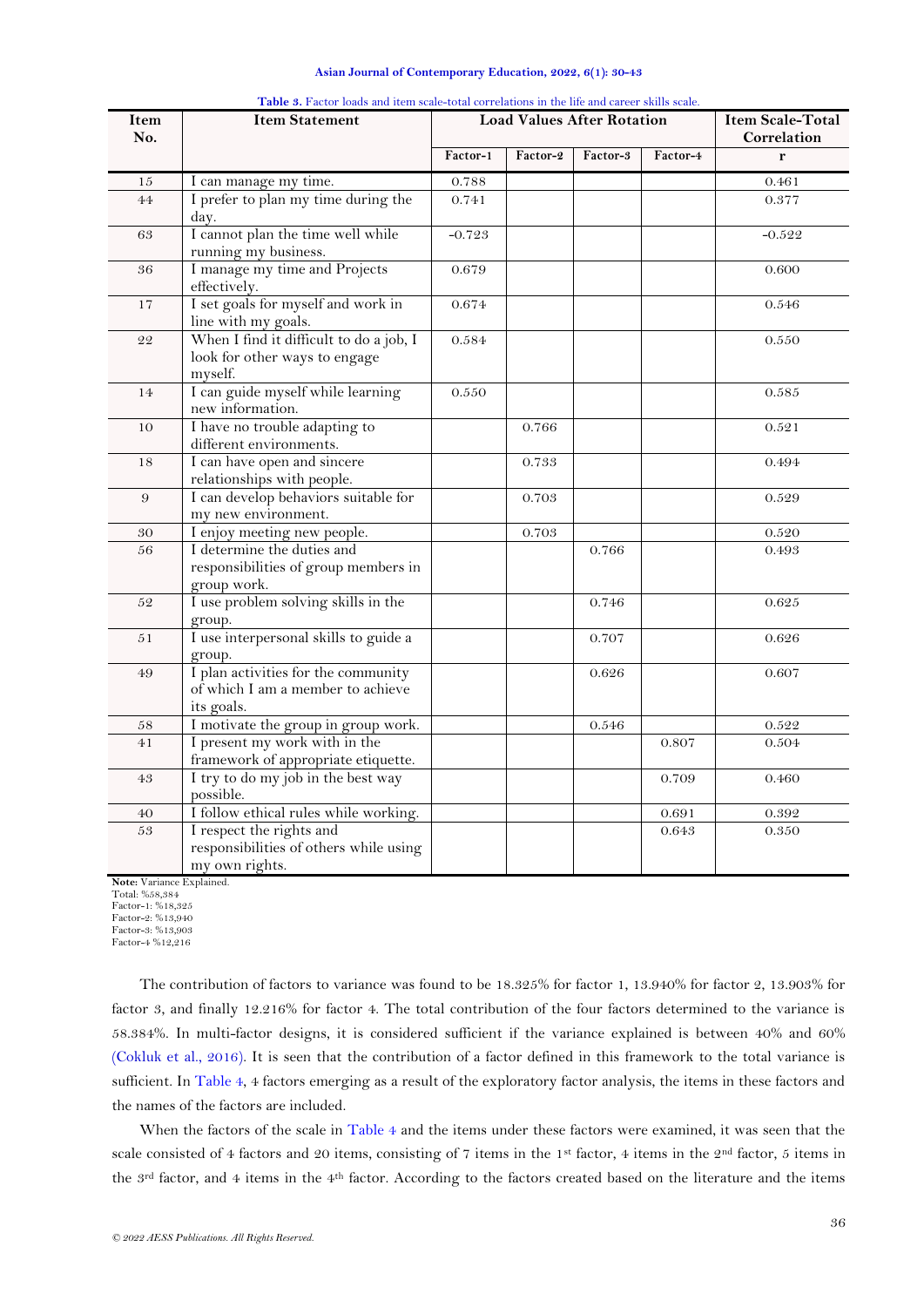under these factors, the items under the 1<sup>st</sup> factor are "Entrepreneurship and Self-Management", the ones under the2nd factor are "Flexibility and Adaptability", the ones under the3rd factor are "Leadership and Responsibility" and the items under the 4th factor are "Productivity and "Accountability" factors. While creating the item pool, a 5 factor structure and items were prepared, but items under the "Social and Intercultural Interaction" factor did not work at the EFA stage, so these items were removed. The final version of the scale represents a 4-factor structure consisting of 20 items. After determining the factors and items under these factors of the Life and Career Skills Scale, the reliability studies of the scale were initiated.

**Table 4.** The factors of the scale as a result of the exploratory factor analysis, the items and factor names in these factors.

<span id="page-7-0"></span>

| <b>Factors</b>                                     | <b>Item Count</b> | <b>Items</b>               |
|----------------------------------------------------|-------------------|----------------------------|
| 1. Factor 1 (Entrepreneurship and Self-Government) |                   | 15, 44, 63, 36, 17, 22, 14 |
| 2. Factor 2 (Flexibility and Adaptability)         |                   | 10, 18, 9, 30              |
| 3. Factor 3 (Leadership and Responsibility)        |                   | 56, 52, 51, 49, 58         |
| 4. Factor 4 (Productivity and Accountability)      |                   | 41, 43, 40, 53             |

# *3.5. Cronbach Alpha Internal Consistency Coefficient*

If the Cronbach Alpha coefficient, which is the measure of internal consistency, is below 0.40, the scale is "Unreliable", if it is between 0.40-0.59, the scale has "Low Reliability", a value between 0.60-0.79 is "Highly Reliable" and if it is between 0.80-1.00, this states that the scale is "Highly Reliable" [\(Tavsancil, 2005\)](#page-13-8). In this study, the internal consistency of the life and career skills scale for university students was examined by calculating the Cronbach's alpha values for the whole scale and the four sub-factors created. The results of the analyzes made are given i[n Table 5.](#page-7-1)

Table 5. Cronbach alpha internal consistency coefficient of the factors of the scale.

<span id="page-7-1"></span>

| Factors  | Cronbach Alpha |
|----------|----------------|
| Factor 1 | 0.501          |
| Factor 2 | 0.781          |
| Factor 3 | 0.819          |
| Factor 4 | 0.731          |
| Total    | 0.844          |
|          |                |

According to the analysis of the data in [Table 5,](#page-7-1) when the Cronbach Alpha reliability coefficients of the subfactors of the life and career skills scale for university students are examined, these coefficients are respectively 0.501 for Factor 1, 0.781 for Factor 2, 0.819 for Factor 3, and finally 0.731 for Factor 4. Cronbach Alpha reliability coefficient of these 20 items in the scale is 0.844. A Cronbach's alpha value of 0.70 and above is considered sufficient for the reliability of the measuring tool, and the measurement tool that meets this value is considered reliable [\(Buyukozturk, 2018\)](#page-12-14). Accordingly, it can be said that the 2nd, 3rd and 4th factors have high reliability, and the 1st factor has low reliability. Considering this outcome, it can be said that the scale is quite reliable. The correlation between the factors of life and career skills scale of university students was examined and the results are shown in [Table 6.](#page-7-2)

<span id="page-7-2"></span>**Table 6.** Results of pearson moments multiplication correlation coefficient performed to determine the relationships between the dimensions of the scale.

| <b>Factors</b> | Factor-1 | Factor-2 | <b>Factor</b> -3 | <b>Factor</b> -4 | Scale |
|----------------|----------|----------|------------------|------------------|-------|
| Factor-1       | 1.00     | 0.403    | 0.503            | 0.363            | 0.785 |
| Factor-2       |          | 1.00     | 0.519            | 0.372            | 0.755 |
| Factor-3       |          |          | 1.00             | 0.436            | 0.831 |
| Factor-4       |          |          |                  | 1.00             | 0.644 |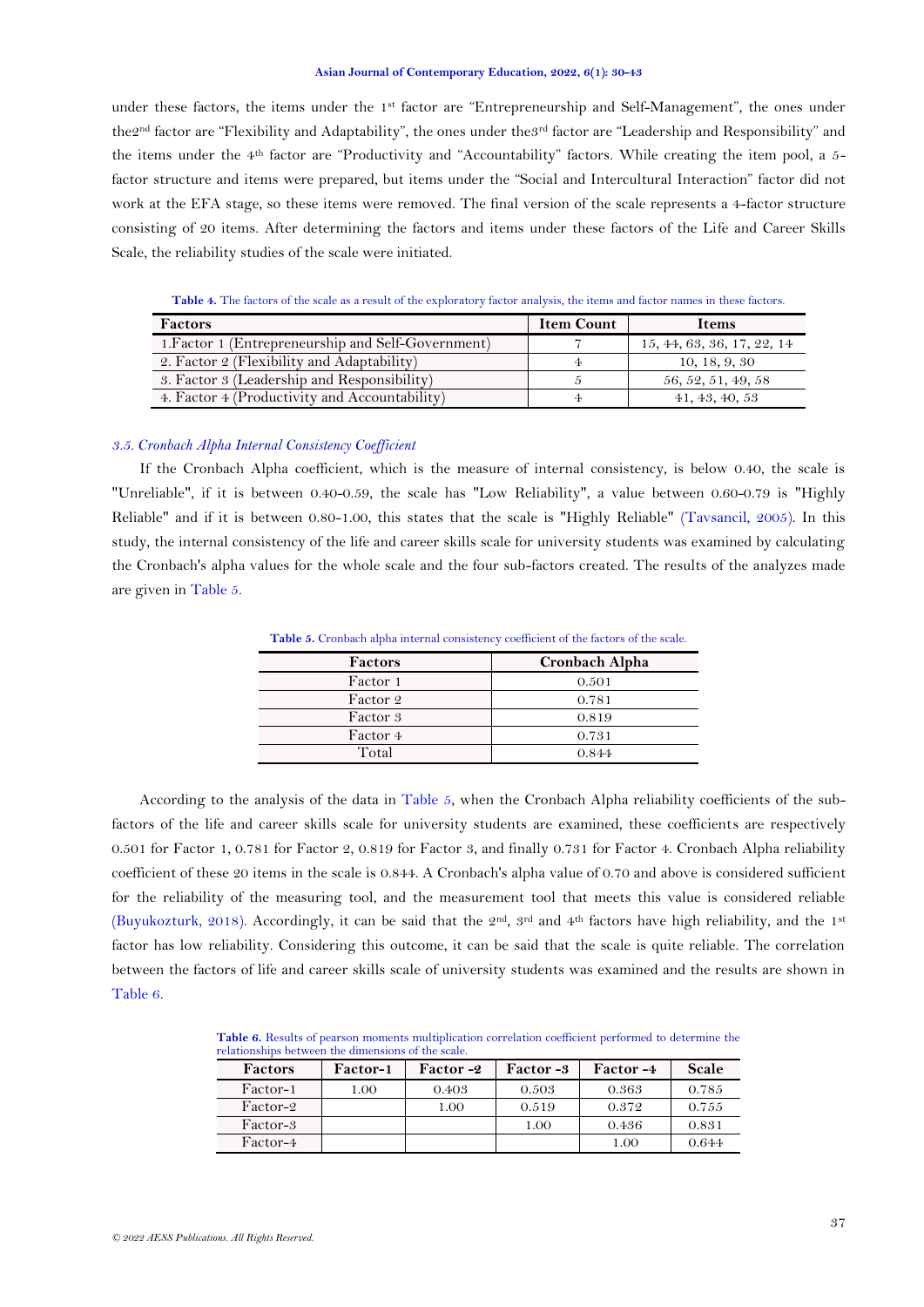As indicated in [Table 6,](#page-7-2) it is seen that there is a significant relationship between the factors that emerged as a result of the exploratory factor analysis and there is no multiple connection problem. High correlation coefficient is between 0.70-1.00 absolute value; when between 0.70-0.30, it is medium; if it is between 0.30-0.00, it can be defined as a low level relationship [\(Buyukozturk, 2018\)](#page-12-14).

It is seen that there is a high and medium level of correlation between the total scale score and the factors, and a high and medium level of correlation between the factors themselves. The results obtained can be shown as evidence of construct validity.

## *3.6. Confirmatory Factor Analysis (CFA)*

It was revealed by EFA that Life and Career Skills Scale consists of 4 factors and 20 items. CFA was applied to the structure created to determine the accuracy of the structure revealed as a result of EFA. While the purpose of EFA is to reveal a new structure by revealing the relationship between data, the purpose of DFA is to statistically determine whether this structure emerged with EFA is verified or not [\(Can, 2019;](#page-12-18) [Secer, 2017\)](#page-13-6).

Many fit indexes are used in order to reveal the adequacy of the Life and Career Skills Scale with the structural model CFA. The fit indexes examined in this study are Chi-Square Goodness Test, GFI (Goodness of Fit Index), RMSEA (Root Mean Square Error of Approximation), CFI (Comparative Fit Index), NFI (Normed Fit Index), RFI (Relative Fit Index), IFI (Incremental Fit Index) and AGFI (Adjusted Goodness of Fit Index) [\(Kline, 2005;](#page-12-19) [Schumacker & Lomax, 2004;](#page-13-9) [Simsek, 2007\)](#page-13-10).

For CFI, NFI, NNFI, RFI and IFI indexes, the perfect fit value is 0.95 and above, while the acceptable fit value is 0.90 and above. For GFI and AGFI indexes, 0.90 and above is the perfect fit index, while the 0.85-0.90 limit range is seen as the acceptable fit value. For RMSEA, perfect fit is between 0.00-0.050 whereas the acceptable fit limit is between 0.050-0.080 [\(Schumacker & Lomax, 2004\)](#page-13-9). The fit index values of the 4-factor model were examined with CFA and shown in [Table 7](#page-8-0) and [Figure 2](#page-5-0) for CFA.

**Table 7.** Values on goodness of fit tests for life and career skills.

<span id="page-8-0"></span>

| $X^2/df$   P-Value<br><b>SRMR</b><br>$\mathbf{V}^{\scriptscriptstyle{2}}$<br>NFI<br>RFI<br><b>RMSEA</b><br><b>CFI</b><br><b>AGFI</b><br>IFI<br><b>NNFI</b><br>  GFI<br>∡<br>0.95<br>584.75<br>3.56<br>0.96<br>0.85<br>9.000<br>0.93<br>0.94<br>0.073<br>0.96<br>0.88<br>0.077 |  |  |  |  |  |  |
|-------------------------------------------------------------------------------------------------------------------------------------------------------------------------------------------------------------------------------------------------------------------------------|--|--|--|--|--|--|
|                                                                                                                                                                                                                                                                               |  |  |  |  |  |  |
|                                                                                                                                                                                                                                                                               |  |  |  |  |  |  |

According to the CFA results in [Table 7,](#page-8-0) the ratio of the chi-square value to the degree of freedom  $(X^2 / df)$ being less than 5 indicates that it is an acceptable fit value [\(Anderson & Gerbing, 1984;](#page-11-3) [Sumer, 2000\)](#page-13-11).  $X^2 = 584.75$ ,  $sd = 164$ ,  $X^2$  /  $df = 3.56$ ,  $p = 0.000$ ) were found to be significant.

The CFI, IFI and NNFI values of 0.95 and above, which are among the other fit indexes that should be examined, indicate that there is a perfect fit, while GFI and AGFI values between 0.85-0.90 and the RFI value between 0.90-0.95 indicate that there is an acceptable fit [\(Schumacker & Lomax, 2004\)](#page-13-9). Among the fit indexes, SRMR and RMSEA values were found to be within the acceptable fit limit which is between 0.050-0.080 [\(Anderson](#page-11-3)  [& Gerbing, 1984;](#page-11-3) [Hu & Bentler, 1999;](#page-12-20) [Schumacker & Lomax, 2004\)](#page-13-9).

The fit index values obtained as a result of CFA for the Life and Career Skills Scale show that they confirm the structure consisting of 4 factors and 20 items. No modification was needed between the items, as the CFA made showed that the model fit well. The standardized path diagram, factors and t values between items have been examined for the level of representing the factor in which the items in each dimension of the scale are shown, and are shown in Figure 3 and Figure 4.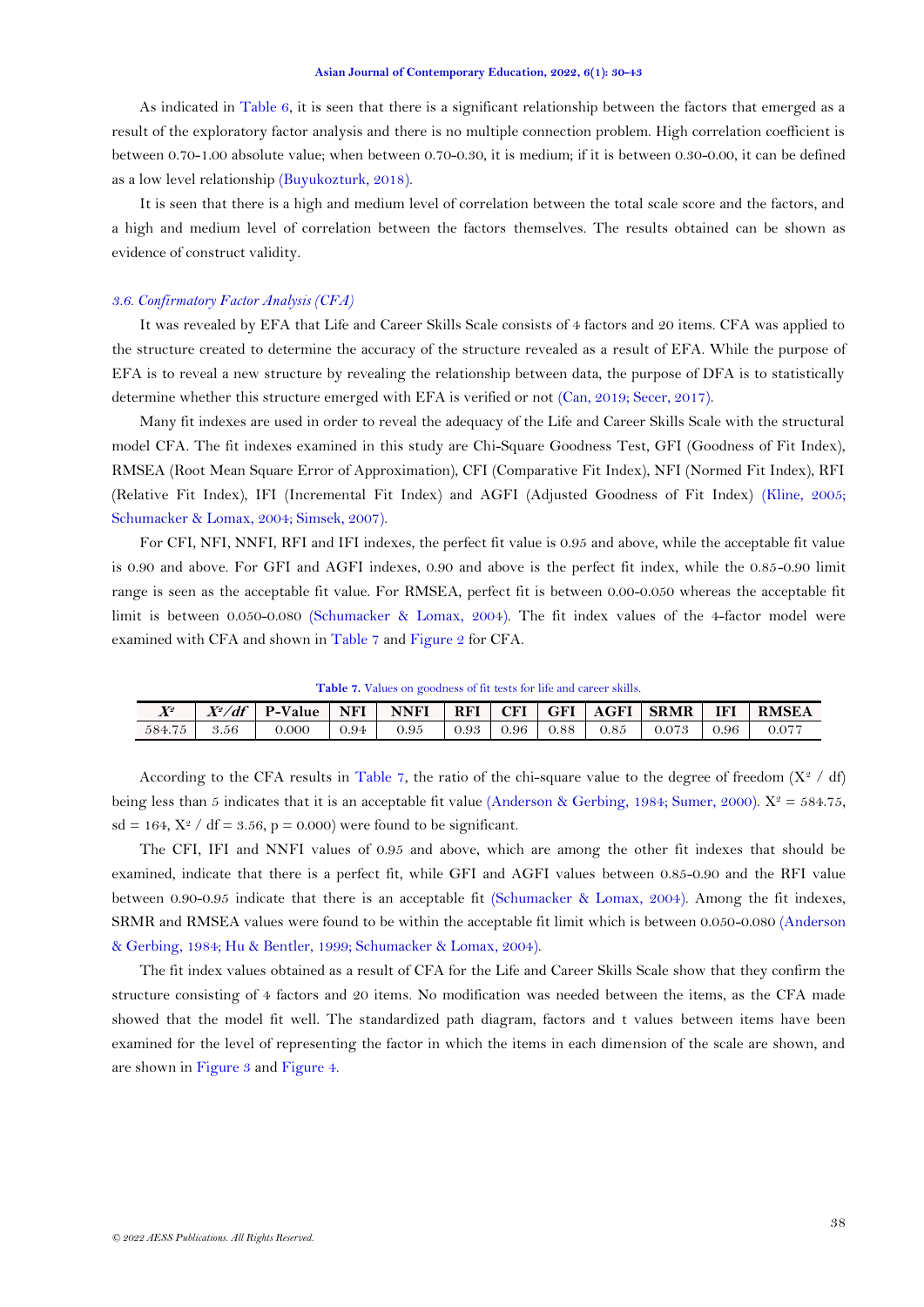

**Figure 3.** DFA results of the scale: Standardized path diagram. **Note:** chi Square= 584.75, df= 164, p value= 0.00000, RMSEA= 0.077.

Factor loadings of the scale in Figure 3 are between 0.47 and 0.76 for the 1st factor, between 0.64 and 0.74 for the 2nd factor, between 0.71 and 0.80 for the 3rd factor, and between 0.54 and 0.77for the 4th factor, which is the last one. In the standardized path diagram, the factor structure of the scale and the load values of each item are included. The desired situation for the load values to be is 0.30 and above [\(Secer, 2017\)](#page-13-6). According to Figure 3, it is seen that all factor load values are above 0.30. After the standard values of the scale, t values were examined. The t values obtained with DFA are shown in Figure 4. [Jöreskog and Sorbom \(1996\)](#page-12-21) state that it is necessary to examine whether there is a red arrow when examining t values. In this case, it shows that all items that do not have red arrows in the t values among the factors and items in Figure 4 are significant at 0.05 level.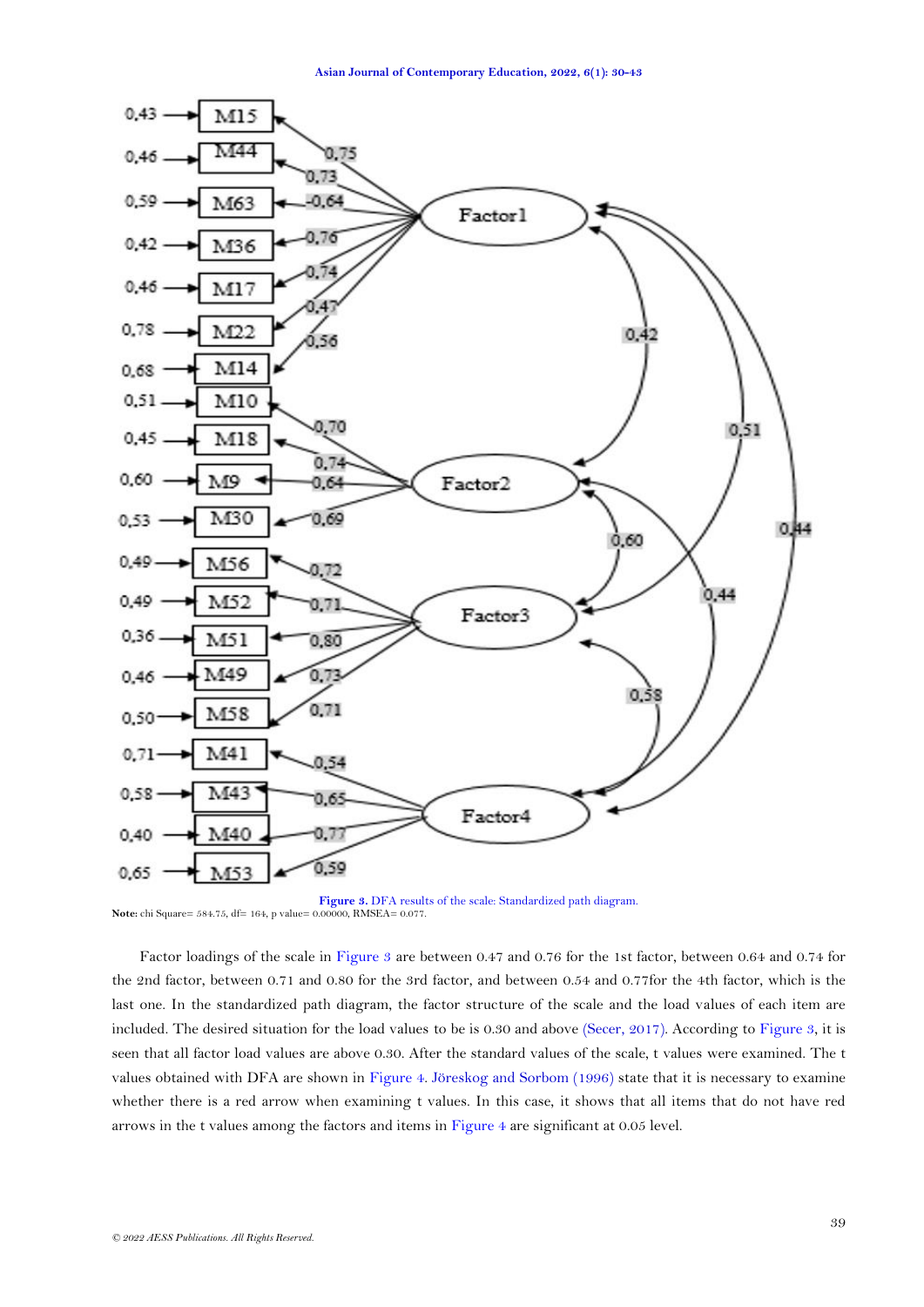

**Figure 4.** DFA results of the scale: T values.  **Note:** chi Square= 584.75, df= 164, p value= 0.00000, RMSEA= 0.077.

# **4. CONCLUSION**

The Life and Career Skills Scale was developed to measure university students' life career skills considered within the context of 21st Century Skills. During the development of the scale, the relevant literature was scanned in detail and in about 3 weeks, the subcategories of life and career skills which are "Flexibility and Adaptability", "Entrepreneurship and Self-Management", "Productivity and Accountability", and "Leadership and Responsibility", 63 items consisting of 5 factors as "Social and Intercultural Interaction" were written.

The items written were arranged according to the expert opinion form and presented to the experts for their opinion. The items were rearranged in line with the recommendations of the experts and the scale was finalized. Data were collected from 396 university students for the scale, which is ready for implementation, and EFA was performed by transferring the data to electronic environment for appropriate analysis. In accordance with the result of EFA, a 20-item scale structure consisting of 4 factors was obtained. The obtained factors were organized under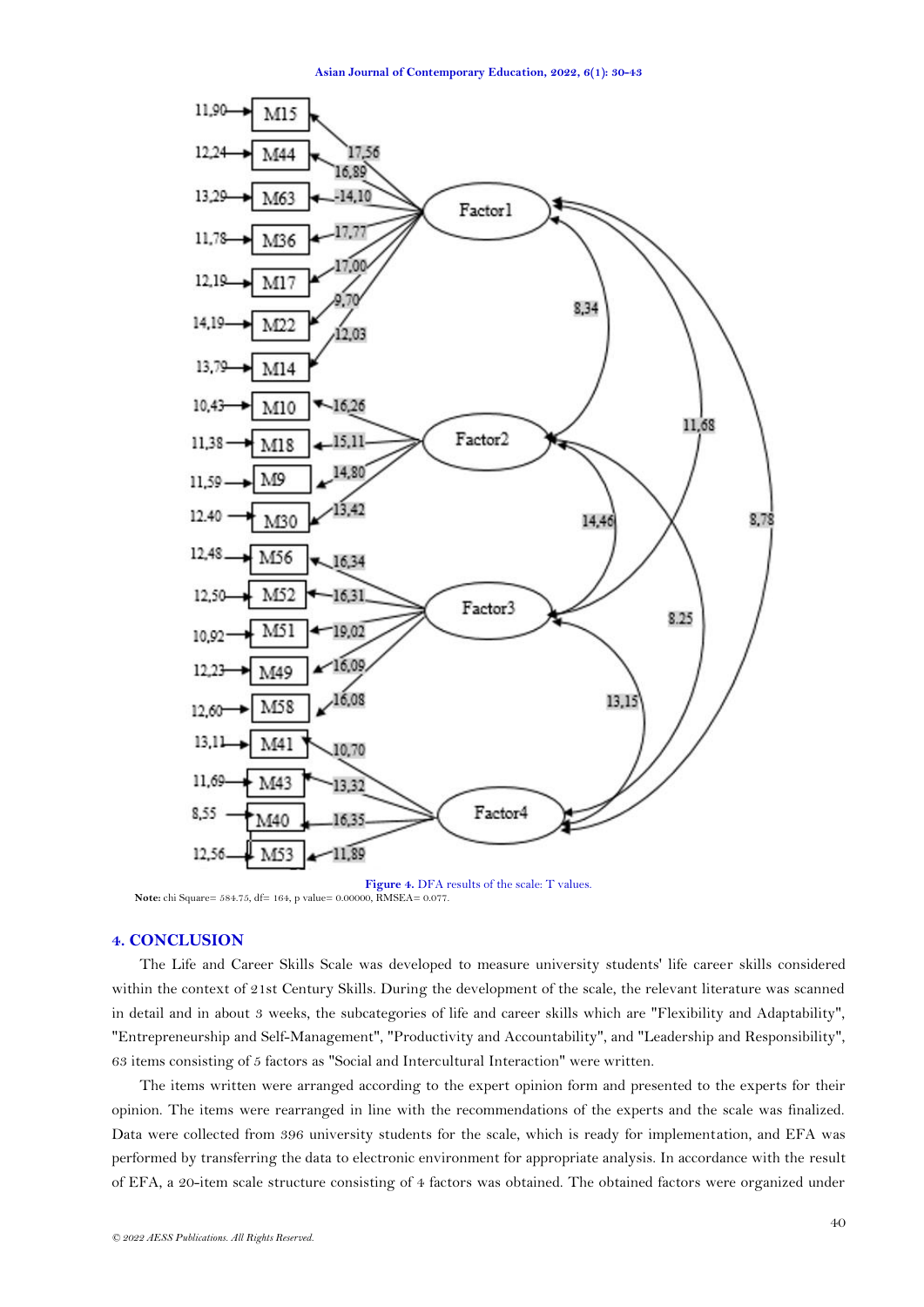the titles "Flexibility and Adaptability", "Entrepreneurship and Self-Management", "Productivity and Accountability" and "Leadership and Responsibility". While writing the scale items, 5 factors were considered, and this number was reduced to 4, since the items related to the 5th factor "Social and Intercultural Interaction" did not work properly. Items related to flexibility and fit; While the variance ratio explained was 18.325%, the items were 10th, 18th, 9th and 30th, while the factor loads of the items varied between. The items related to entrepreneurship and self-management were 15, 44, 63, 36, 17, 22 and 14 and item 63 was a negative item. In addition, the variance rate explained by this factor is 13.940%, and it has been revealed that the factor loads of the items vary between .766 and .703. The items related to productivity and accountability were 41, 43, 40 and 53, and the variance ratio they explain is 13.903%, while the factor loadings of the items vary between .766 and. Finally, the items related to leadership and responsibility were items 56, 52, 51, 49 and 58, and the variance ratio they explained was 12.216%, while the factor loadings of the items were between .807 and .643. The total variance rate explained by the scale was calculated as 58.384%. A variance rate between 40% and 60% explained in scale development studies in social sciences is considered sufficient [\(Buyukozturk, 2018;](#page-12-14) [Tavsancil, 2005\)](#page-13-8).

Accordingly, the variance ratio explained by the scale was thought to be sufficient. Item analysis of the scale revealed that the items in the scale were valid. The correlation between the factors of the scale and the correlation of the factors with the whole scale was examined, and the flexibility and adaptability factor was highly correlated with a value of 0.781, the entrepreneurship and self-management factor had a moderate level of relationship. For the leadership and responsibility factor, it has been calculated that there is a high relationship with 0.819. The correlation calculated for the overall scale revealed a high correlation with 0.844. Correlation coefficients between 0.30 and 0.70 are defined as "Moderate Relationship", and between 0.70-1.00 as "High Degree Relationship" [\(Buyukozturk, 2018\)](#page-12-14). The ratio of the chi-square value obtained by CFA to the degree of freedom  $(X^2 / df)$  is less than 5, indicating that it is an acceptable fit value [\(Anderson & Gerbing, 1984;](#page-11-3) [Sumer, 2000\)](#page-13-11), so the value  $X^2$  / df = 3.56 is also acceptable. 0.95 and above of CFI (0.96), IFI (0.96) and NNFI (0.95) values, which are among the other fit indexes examined, indicate a perfect fit, GFI (0.88) and AGFI (0.85) values between 0.85 and 0.90. 93) value between 0.90-0.95 indicates that there is an acceptable fit [\(Schumacker & Lomax, 2004\)](#page-13-9). SRMR (0.073) and RMSEA (0.077) values of fit indexes were found to be within the acceptable fit limit which is between 0.050-0.080 [\(Anderson](#page-11-3)  [& Gerbing, 1984;](#page-11-3) [Hu & Bentler, 1999;](#page-12-20) [Schumacker & Lomax, 2004\)](#page-13-9).

Subsequently, a valid and reliable scale that can measure the life and career skills of university students has been put forward. This scale developed is intended for university students and may not be suitable for primary and secondary school study groups. For this reason, it is recommended to develop a measurement tool that can measure the life and career skills of primary and secondary school students. The final version of the scale for use in related studies has been added to the end of this study [\(Appendix](#page-13-12) A).

**Funding:** This study received no specific financial support. **Competing Interests:** The authors declare that they have no competing interests. **Authors' Contributions:** All authors contributed equally to the conception and design of the study.

# **REFERENCES**

<span id="page-11-2"></span><span id="page-11-1"></span>Altunışık, R., Coskun, R., Bayraktaroğlu, S., & Yıldırım, E. (2005). *Research methods in social sciences*. Sakarya: Sakarya Bookstore. Anagun, S. S., Atalay, N., Kılıc, Z., & Yasar, S. (2016). For teacher candidates Development of 21st century skills competence

- perceptions scale: Validity and reliability study. *Pamukkale University Faculty of Education Journal, 40*(40), 160-175.
- <span id="page-11-3"></span>Anderson, J. C., & Gerbing, D. W. (1984). The effect of sampling error on convergence, improper solutions, and goodness-of-fit indices for maximum likelihood confirmatory factor analysis. *Psychometry, 49*(2), 155-173.Available at: https://doi.org/10.1007/bf02294170.
- <span id="page-11-0"></span>Arsad, N. M., Osman, K., & Soh, T. M. T. (2011). Instrument development for 21st century skills in Biology. *Procedia-Social and Behavioral Sciences, 15*, 1470-1474.Available at: https://doi.org/10.1016/j.sbspro.2011.03.312.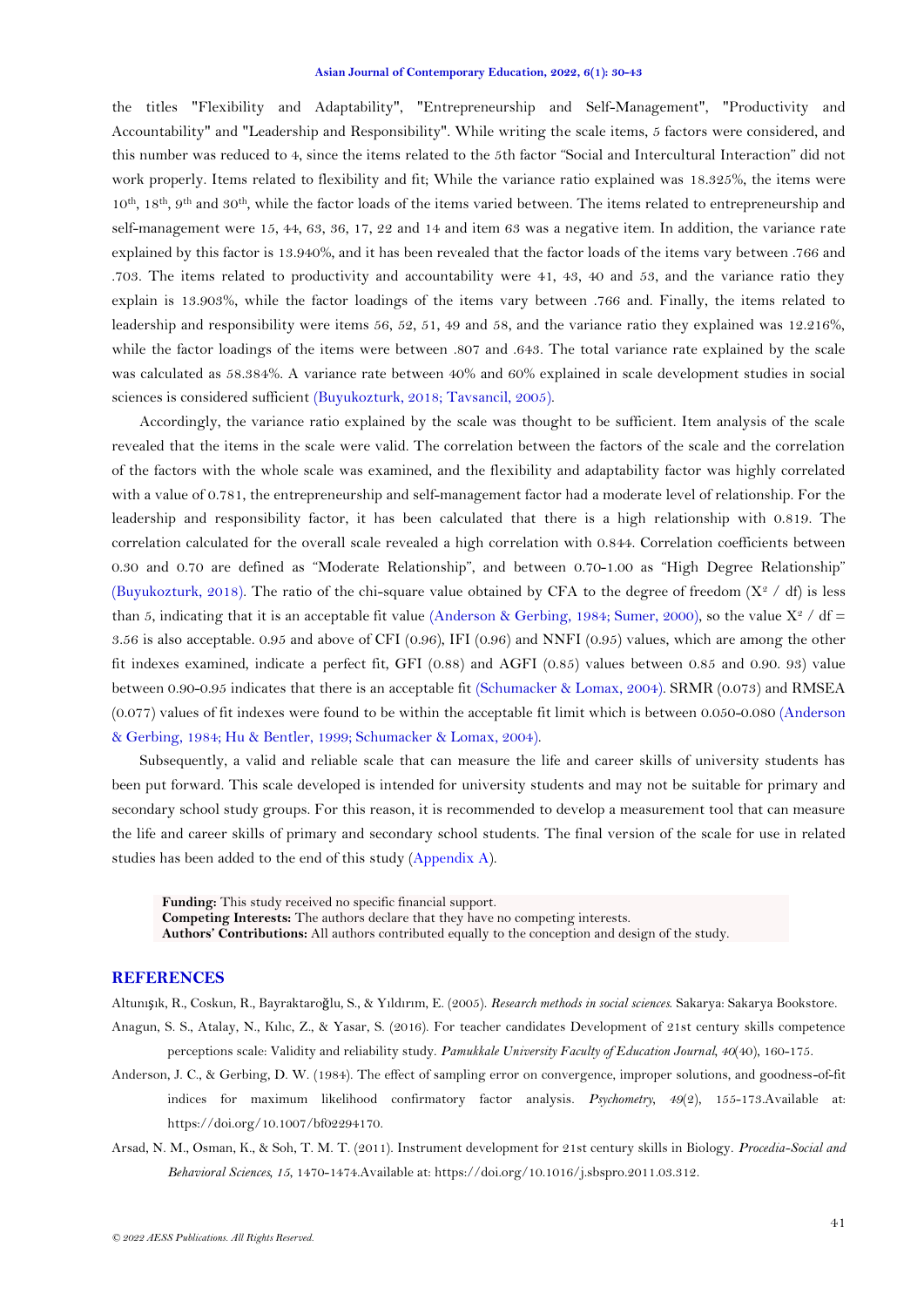- <span id="page-12-3"></span>Ball, A., Joyce, H. D., & Anderson-Butcher, D. (2016). Exploring 21st century skills and learning environments for middle school youth. *International Journal of School Social Work, 1*(1), 1-15.Available at: https://doi.org/10.4148/2161-4148.1012.
- <span id="page-12-2"></span>Boyaci, S., & Atalay, N. (2016). A scale development for 21st century skills of primary school students: A validity and reliability study. *International Journal of Instruction, 9*(1), 133-148.Available at: https://doi.org/10.12973/iji.2016.9111a.
- <span id="page-12-14"></span>Buyukozturk, S. (2018). *Manual of data analysis for social sciences*. Ankara: Pegem Academy.
- <span id="page-12-11"></span>Büyüköztürk, S., Kılıc-Cakmak, E., Akgün, O. E., Karadeniz, S. V., & Demirel, F. (2019). *Scientific research methods in education*. Ankara: Pegem Academy.
- <span id="page-12-18"></span>Can, A. (2019). *Quantitative data analysis in scientific research process with SPSS*. Ankara: Pegem Academy.
- <span id="page-12-9"></span>Cevik, M., & Senturk, C. (2019). Multidimensional 21st century skills scale: Validity and reliability study. *Cypriot Journal of Educational Sciences, 14*(1), 11-28.Available at: https://doi.org/10.18844/cjes.v14i1.3506.
- <span id="page-12-17"></span>Cokluk, O., Sekercioğlu, G., & Büyüköztürk, S. (2016). *Applications of multivariate statistics SPSS and LISREL for social sciences* (4th ed.). Ankara: Pegem Academy Publishing.
- <span id="page-12-16"></span>Hinkin, T. R. (1998). A brief tutorial on the development of measures for use in survey questionnaires. *Organizational Research Methods, 1*(1), 104-121.Available at: https://doi.org/10.1177/109442819800100106.
- <span id="page-12-13"></span>Ho, R. (2006). *Handbook of univariate and multivariate data analysis and interpretation with SPSS*: Chapman and Hall/CRC.
- <span id="page-12-20"></span>Hu, L. t., & Bentler, P. M. (1999). Cutoff criteria for fit indexes in covariance structure analysis: Conventional criteria versus new alternatives. *Structural Equation Modeling: A Multidisciplinary Journal, 6*(1), 1-55.Available at: https://doi.org/10.1080/10705519909540118.
- <span id="page-12-0"></span>IOWA. (2013). Department of education. Essential for 21st century success. Retrieved from[: www.educateiowa.gov/pk-12/iowa](http://www.educateiowa.gov/pk-12/iowa-core/universal-constructsessential-21st-century-success)[core/universal-constructsessential-21st-century-success.](http://www.educateiowa.gov/pk-12/iowa-core/universal-constructsessential-21st-century-success)
- <span id="page-12-10"></span>Jia, Y., Oh, Y. J., Sibuma, B., LaBanca, F., & Lorentson, M. (2016). Measuring twenty-first century skills: Development and validation of a scale for in-service and pre-service teachers. *Teacher Development, 20*(2), 229-252.Available at: https://doi.org/10.1080/13664530.2016.1143870.
- <span id="page-12-21"></span>Jöreskog, K. G., & Sorbom, D. (1996). *LISREL 8 reference guide*. Lincolnwood. IL: Scientific Software International.
- <span id="page-12-7"></span>Kang, M., Heo, H., Jo, I., Shin, J., & Seo, J. (2010). Developing an educational performance indicator for new millennium learners. *Journal of Research on Technology in Education, 43*(2), 157-170.Available at: https://doi.org/10.1080/15391523.2010.10782567.
- <span id="page-12-4"></span>Kang, M., Kim, M., Kim, B., & Ve You, H. (2012). Developing an instrumentomeasure 21st century skills for elementary student. *The Korean Journal of Educational Methodolocy Studies, 25*(2).
- <span id="page-12-15"></span>Karagoz, Y., & Kösterelioğlu, I. (2008). Development of communication skills assessment scale with factor analysis method. *Dumlupınar University Journal of Social Sciences, 21*, 81-98.
- <span id="page-12-5"></span>Karakaş, M. M. (2015). *21st grade science course for middle school eighth grade students. measuring century skill levels.* Unpublished Master Thesis, Osmangazi University, Institute of Educational Sciences, Eskisehir, Turkey.
- <span id="page-12-1"></span>Kivunja, C. (2015). Teaching students to learn and to work well with 21st century skills: Unpacking the career and life skills domain of the new learning paradigm. *International Journal of Higher Education, 4*(1), 1-11.Available at: https://doi.org/10.5430/ijhe.v4n1p1.
- <span id="page-12-12"></span>Kline, P. (1994). *An easy guide to factor analysis*. London: Routledge.
- <span id="page-12-19"></span>Kline, R. B. (2005). *Principles and practice of structural equation modeling: Methodology in The social sciences*. New York: The Guilfrod Press.
- <span id="page-12-6"></span>Ongardwanich, N., Kanjanawasee, S., & Tuipae, C. (2015). Development of 21st century skill scales as perceived by students. *Procedia-Social and Behavioral Sciences, 191*, 737-741.Available at: https://doi.org/10.1016/j.sbspro.2015.04.716.
- <span id="page-12-8"></span>Osman, K., Soh, T. M. T., & Arsad, N. M. (2010). Development and validation of the Malaysian 21st century skills instrument (M-21CSI) for science students. *Procedia-Social and Behavioral Sciences, 9*, 599-603.Available at: https://doi.org/10.1016/j.sbspro.2010.12.204.